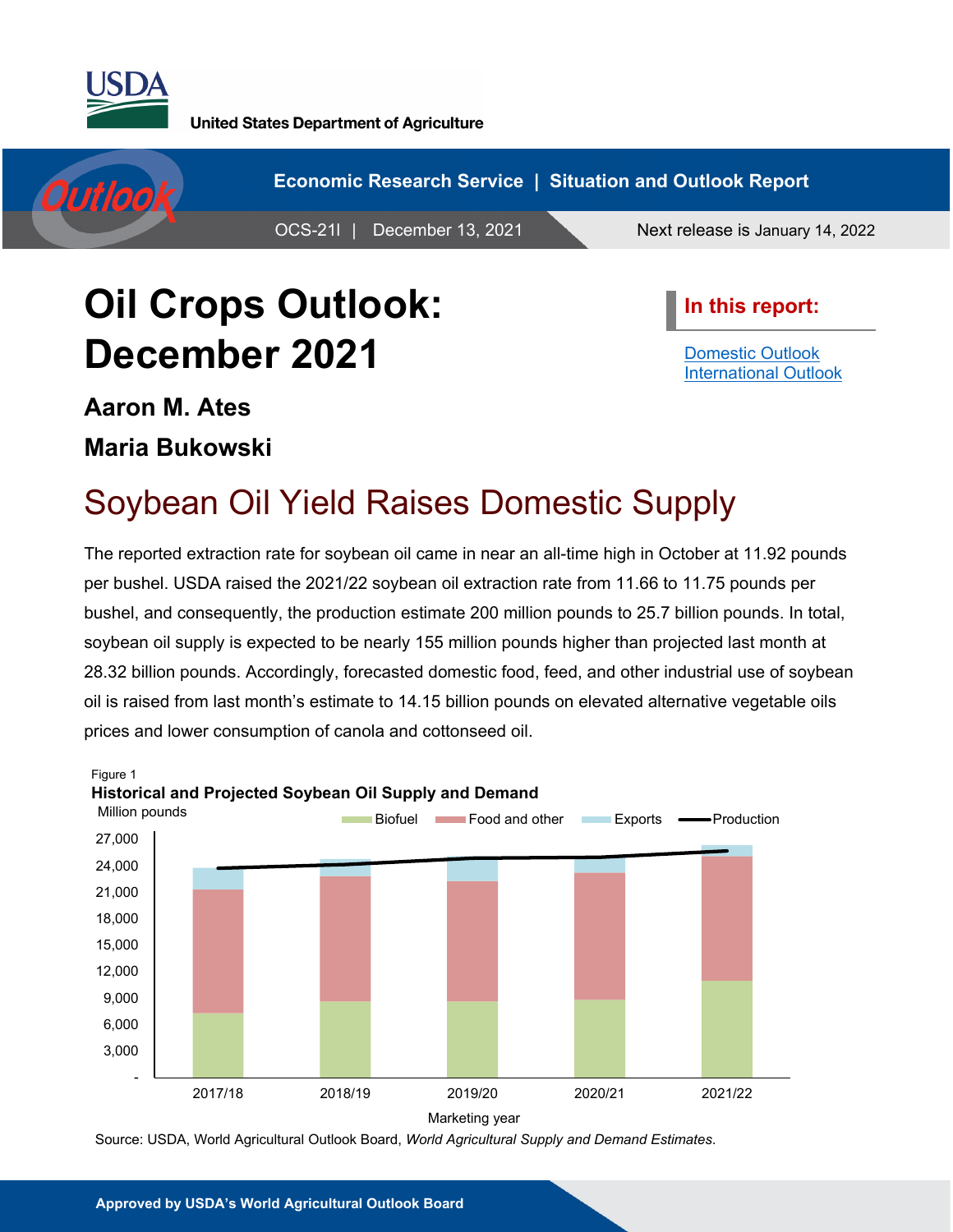## <span id="page-1-0"></span>Domestic Outlook

### Soybean Oil Domestic Use Expected to Grow

U.S. processors crushed a record 197 million bushels of soybeans in October, nearly 0.5 million bushels higher than the record established in October 2020. This translates to an impressive 6.35 million bushels of soybeans crushed per day. Although soybean meal production increased by 19 percent from September to 4.6 million short tons, a larger increase was realized in soybean oil production—up by 21 percent to 2.35 billion pounds. Thus, 0.5 fewer pounds of soybean meal were extracted per bushel in October (46.6 pounds) while each bushel of soybeans crushed produced an additional 0.10 pound of soybean oil (11.9 pounds per bushel). However, these factors did not alter the 2021/22 soybean crush forecast which remains unchanged at 2.19 billion bushels. U.S. season average soybean and soybean oil price forecasts for 2021/22 remain unchanged this month at \$12.10 per bushel and 65 cents per pound, respectively. The average soybean meal price forecast was raised by \$5 to \$330 per short ton.

In response to the monumental crush volume, the 2021/22 soybean oil extraction rate was raised from 11.66 to 11.75 pounds of oil per bushel. Increased production of soybean oil, projected at 25.7 billion pounds, is expected to be consumed domestically through food, feed, and other industrial uses which is raised 150 million pounds to 14.15 billion pounds. This is largely influenced by surging alternative vegetable oils prices and lower consumption of canola oil and cottonseed oil.

Soybean oil use for 2020/21 biofuel production was finalized this month at 8.85 billion pounds as projected by USDA. After reviewing the Environmental Protection Agency's (EPA) proposed rules for 2020–2022 renewable fuel obligation targets, soybean oil used for biofuels in 2021/22 is unchanged from last month's forecast at 11 billion pounds. This projection is 2.2 billion pounds higher than 2020/21 and considers expansions in renewable diesel production capacity planned in 2022, elevated feedstock prices, and substitution impacts among biofuel categories.

Data from the U.S. Department of Energy's U.S. Energy Information Administration (EIA) in figure 2 shows the recent growth in renewable diesel production. Incentives associated with California's Low Carbon Fuel Standard (LCFS), the Renewable Fuel Standard (RFS), and blender's tax credits have provided production capacity growth opportunities across feedstock categories. Over the past few years, renewable diesel production has grown while total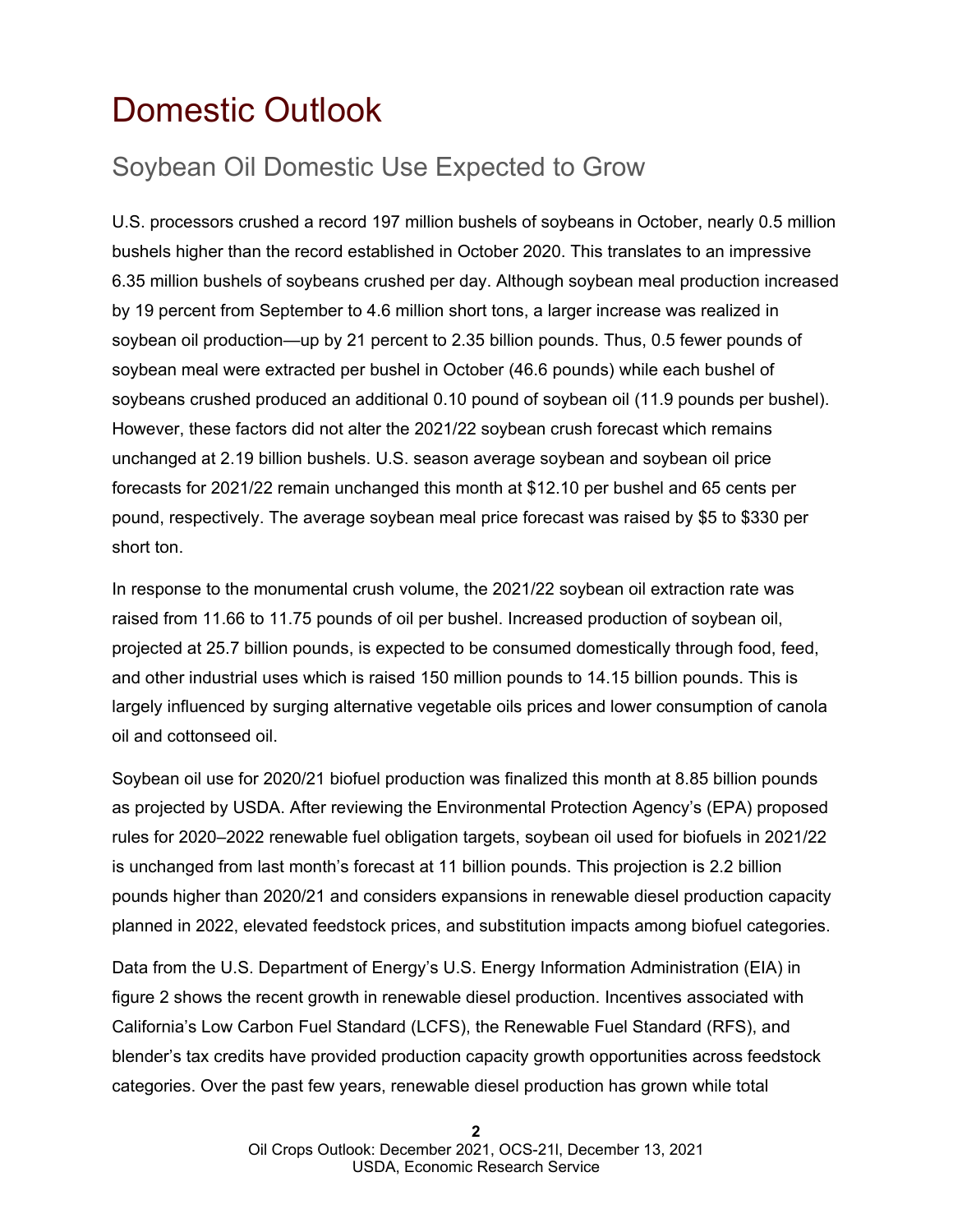biomass-based diesel production has remained relatively constant. Thus, renewable diesel now captures a larger share of total biomass-based diesel production. Increased production of renewable diesel has come at the expense of biodiesel (fatty acid methyl ester (FAME)) production, however, as feedstock prices increased dramatically over the last year. In fact, renewable diesel has replaced biodiesel production in a near 1:1 tradeoff throughout 2021. Expectations of large expansions in renewable diesel production capacity point toward greater use of soybean oil in future biofuel production.





Source: USDA, Economic Research Service using data from U.S. Department of Energy, U.S. Energy Information Administration.

Recent RFS volume obligations proposed by the EPA indicate support for expanded biomassbased diesel production. Markets have evolved such that renewable diesel fuel production currently commands 30 percent of the total biomass-based diesel market. The prospect of a large expansion in 2022 renewable diesel capacity suggests feedstock prices will remain elevated, continuing to foster competition between FAME and renewable diesel producers. As soybean oil looks to expand its share of feedstocks utilized for biofuel production in 2022, profitability opportunities remain a key consideration for producers in future production decisions.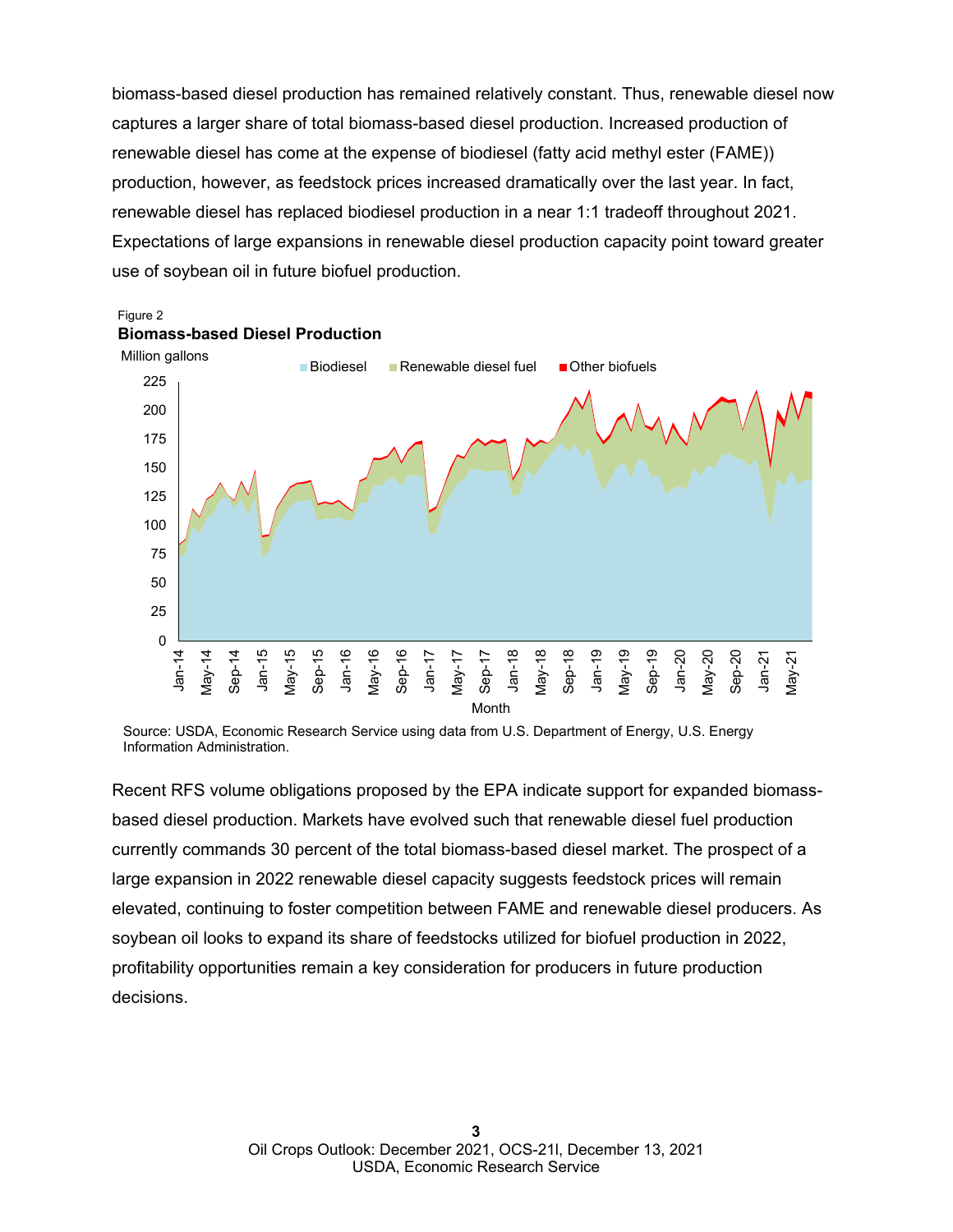Figure 3 **Biodiesel and Renewable Diesel Fuel Share of Total Biomass-based Diesel Production**



Source: USDA, Economic Research Service using data from U.S. Department of Energy, U.S. Energy Information Administration*.*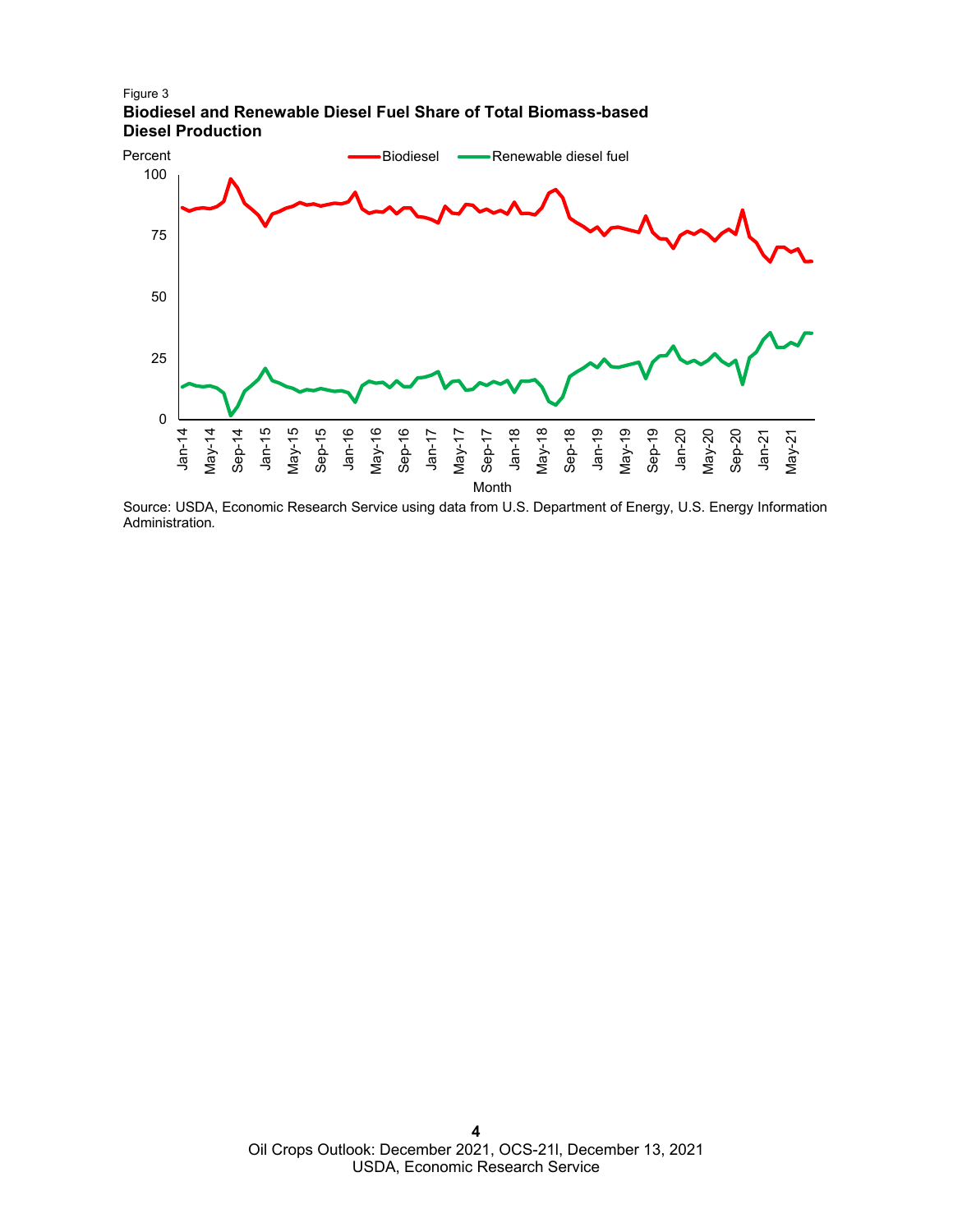### <span id="page-4-0"></span>International Outlook

Figure 4

#### Record Rapeseed Production in Australia Helps to Offset Losses in Canada

The 2021/22 forecast of global rapeseed production is revised upwards 850,000 tons to 68.35 million this month as crops in Australia, the European Union, India, and Russia are revised upwards while the crop in Canada is reduced by 0.4 million metric tons. For Australia, rapeseed production is forecast to reach a new national record of 5.5 million tons, which is 0.7 million tons higher than last month's forecast and 1 million higher than last year's crop. Australian farmers increased harvested area by 550,000 hectares to 3 million hectares. The favorable growing conditions observed in New South Wales, Victoria, and Western Australia contributed to record rapeseed yields in those States and buoy the national rapeseed yield close to a record of 1.83 metric tons per hectare.



Source: USDA, Economic Research Service using data from USDA, Foreign Agricultural Service, *Production, Supply, and Distribution.*

As a result of a higher rapeseed crop in Australia, 2021/22 exports are revised up by 600,000 tons to a record 4.6 million with Japan and United Arab Emirates receiving the majority of increased shipments. Higher Australian exports will more than offset the 400,000-ton reduction in Canadian rapeseed exports this month, which are now projected at 5.3 million. The reduced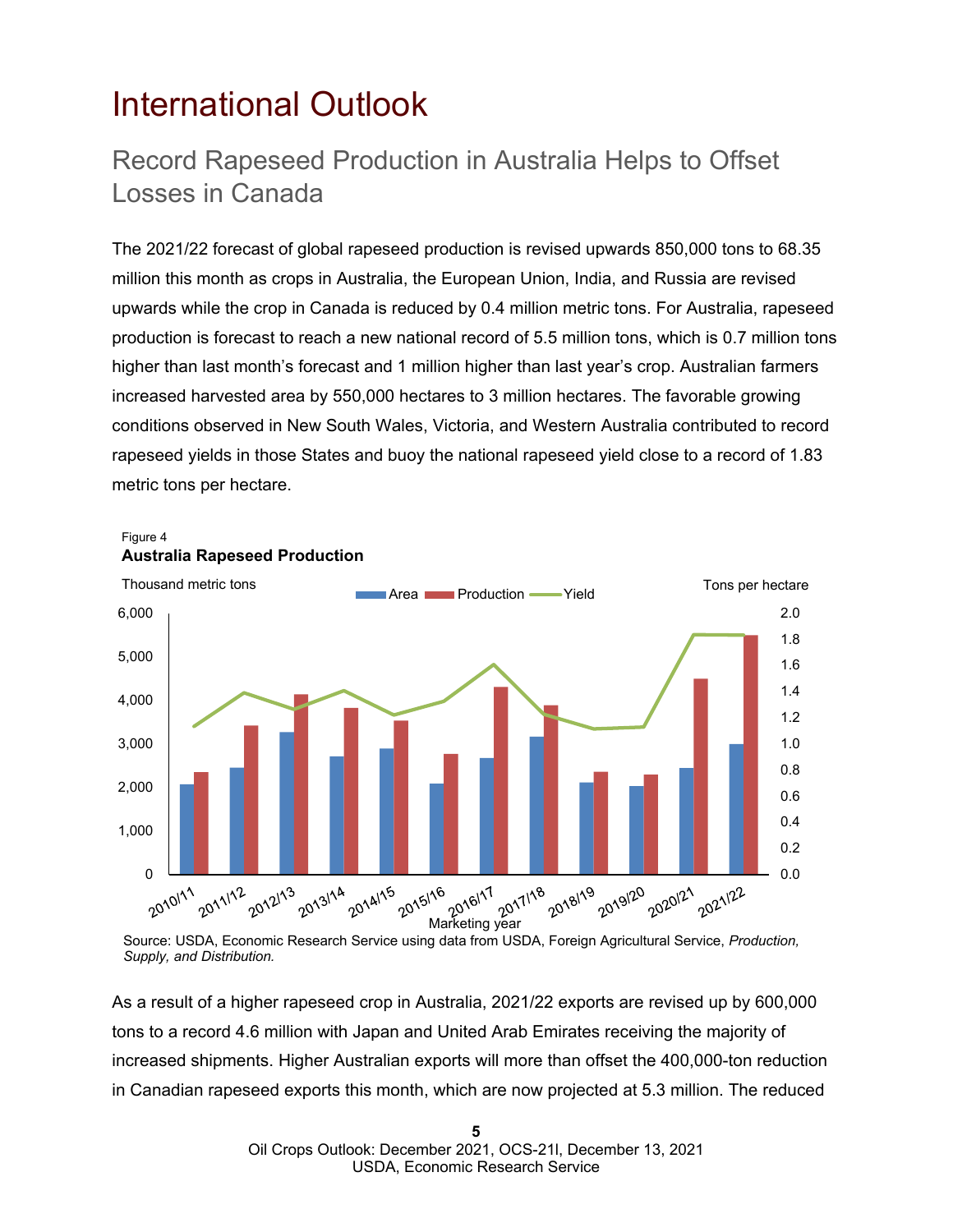supply of 2021/22 rapeseed portends very tight season-ending stocks for Canada. This outcome is conditioned on a firm outlook for rapeseed demand for crush in Canada that was left unchanged this month at 8.5 million tons.

#### Sunflowerseed Production in Russia and Ukraine Exceeds **Expectations**

Global sunflowerseed production for 2021/22 is forecast at 57 million metric tons, up 7.9 million from last year. Output gains for this month total 1 million tons because of higher crop estimates for Russia and Ukraine. For Russia, the sunflowerseed crop is raised 500,000 tons this month to 15.5 million on higher harvested acreage.

#### Figure 5 **Global Sunflowerseed Production**



Source: USDA, Economic Research Service using data from USDA, Foreign Agricultural Service, *Production, Supply, and Distribution.*

Additional sunflowerseed production for both Russia and Ukraine would primarily be crushed domestically with the by-products exported. In Russia, the 2021/22 sunflowerseed crush is expected to total 14.15 million tons, well above the 2020/21 total of 12.4 million tons. For Ukraine, the sunflowerseed crop is revised up by 500,000 tons to reach 17.5 million as the final reported yield was better than expected. This year's crop in Ukraine is 3.4 million tons higher than last year and will be a record for the country. This additional supply is expected to prompt

> **6** Oil Crops Outlook: December 2021, OCS-21l, December 13, 2021 USDA, Economic Research Service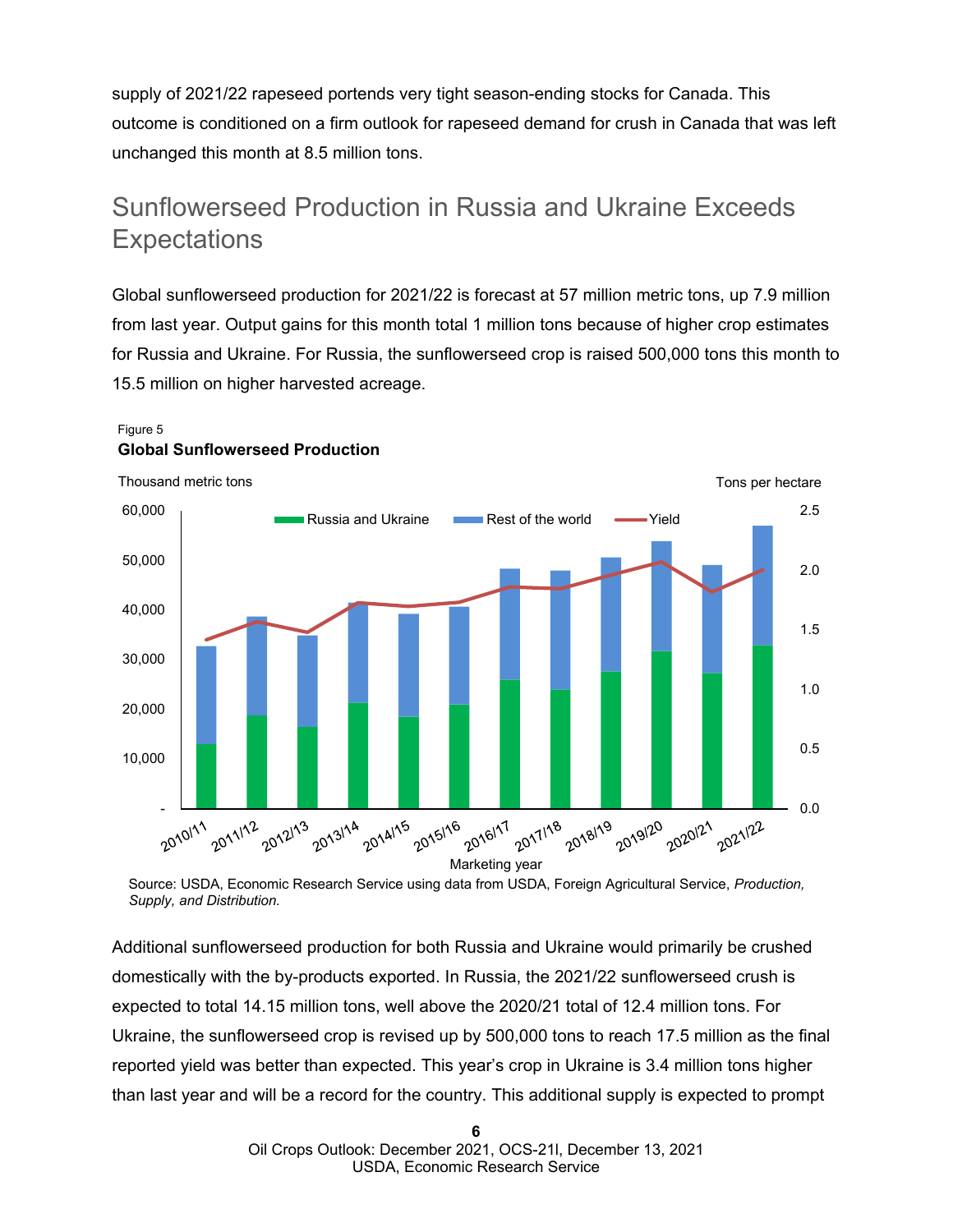an increase in sunflowerseed crush that is forecast to reach 16.95 million tons, up 400,000 tons from last month and 3.2 million tons higher than last season.

With a record crush forecasted for Ukraine and Russia, world sunflowerseed oil production in 2021/22 is expected to reach 22 million tons, which is 2.9 million tons higher than last year and 258,000 tons higher than last month's forecast. The additional output of sunflowerseed oil is primarily exported to China, the European Union, and Turkey as well as consumed domestically. Sunflowerseed meal production is also revised upwards this month by 243,000 tons and predicted to reach 23.5 million.

#### Figure 6 **Global Sunflowerseed Oil Production and Use**



Source: USDA, Economic Research Service using data from USDA, Foreign Agricultural Service, *Production, Supply, and Distribution*.

### China's Soybean Production Revised Down on Lower Sown Area

This month, China's soybean production forecast was reduced by 2.6 million tons to 16.4 million tons, as reported by China's National Bureau of Statistics. The smaller production forecast is mainly due to disadvantaged profits for soybeans when compared with alternative crop profits. For this reason, soybean harvested acreage fell significantly to 8.4 million hectares from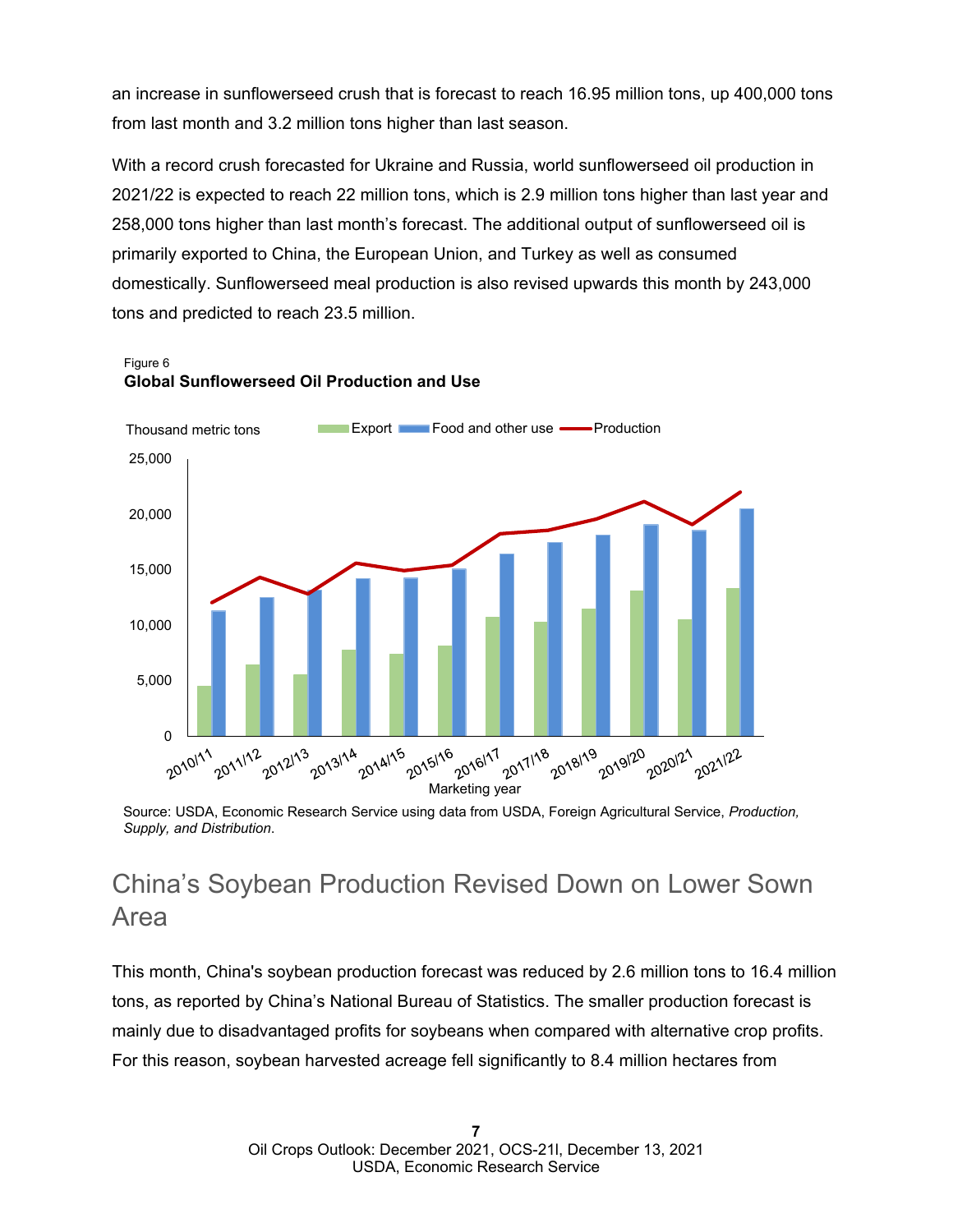2020/21, down 15 percent, or a net reduction of 1.5 million hectares. Yield is also slightly lower at 1.95 tons per hectare.

Soybean crush is reduced by 1 million ton this month as crush margins are low and does not support the pace forecasted last month. The annual crush forecast now stands at 97 million tons. Both domestic meal and oil production is adjusted downwards to 76.8 million metric tons and 17.4 million metric tons, respectively, based on the slower than anticipated growth in consumption. Soybean imports are unchanged this month at 100 million metric tons. With unchanged imports and lower production, ending stocks are reduced this month by 1.6 million metric tons to 34 million metric tons. The forecasted ending stocks are the second largest after last year.